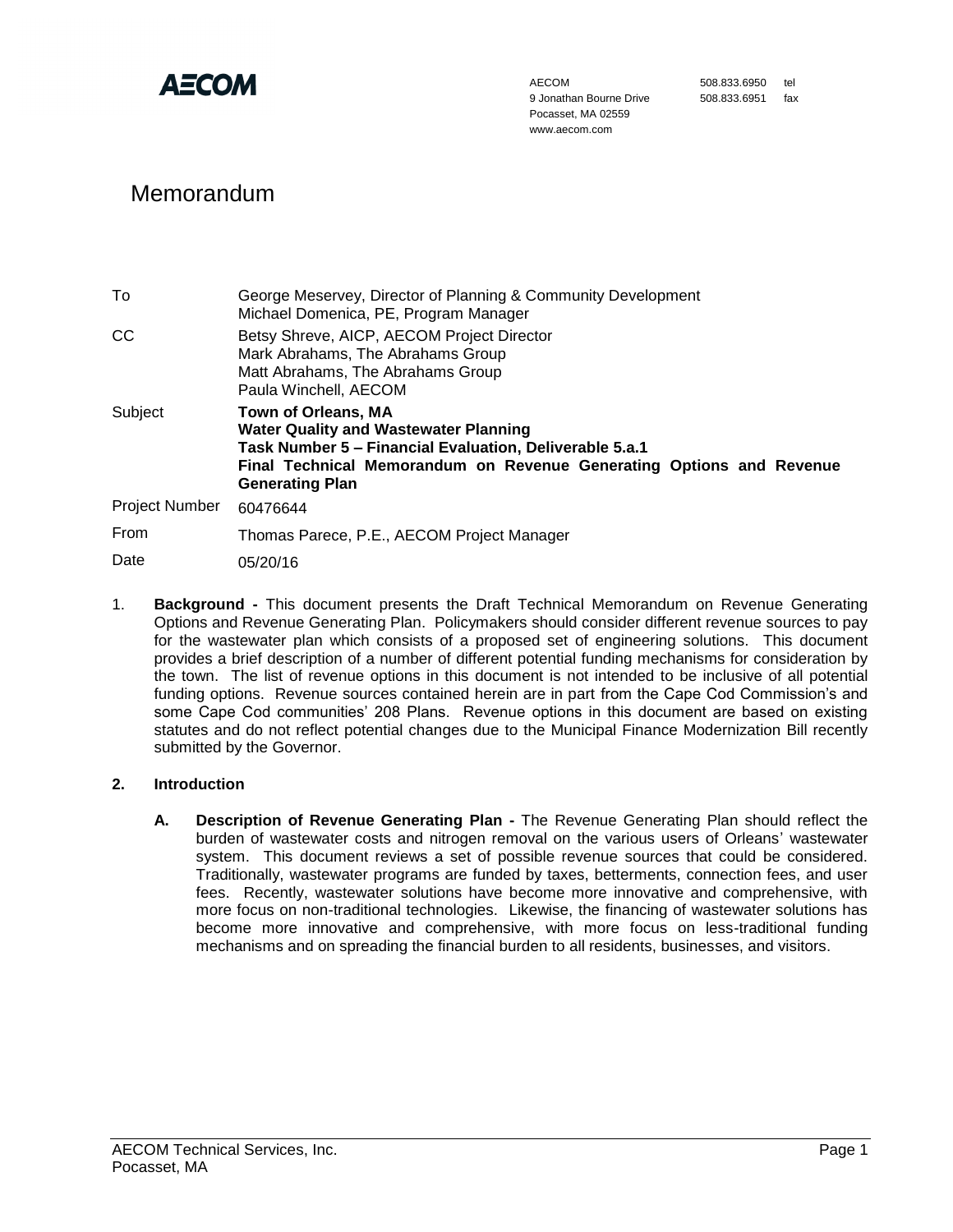# **B. Definitions**

- **Revenues** See definitions below in the Description of Revenue Generating Options section.
- **Engineering Options/Technology Types** Non-traditional engineering options: aquaculture/shellfish propagation, permeable reactive barriers, and floating constructed wetlands. Traditional option: sewering.
- **Capital Costs** Costs of planning, design and construction, some of which is financed and some of which is capital outlay and paid without financing.
- **Operating Costs** Costs of operating, maintenance, monitoring and replacement.
- **Financing Costs** Costs of financing projects, such as origination fees, administration fees, principal and interest payments for SRF financing and principal and interest payments and bond issuance and similar costs for conventional and USDA financing.
- **Existing Financial Model** The financial model in place and used by the Town.
- **Updated Financial Model** The financial model in development for the Town's use as part of the Water Quality and Wastewater Planning program.
- **Customers/User Groups**
	- $\circ$  Sewered commercial users There are about 200 customers in the Tri-Town area proposed to be sewered.
	- $\circ$  Sewered residential users There are about 100 customers in the Tri-Town area and about 300 customers in the Meetinghouse Pond area proposed to be sewered.
	- $\circ$  Nitrogen-sensitive wastewater users There are about 3,000 customers that are in nitrogen-sensitive areas that require non-traditional technologies, such as PRBs, floating constructed wetlands and the like, for nitrogen remediation.
	- o Non-nitrogen-sensitive non-wastewater users There are about 2,300 customers that are in non-nitrogen-sensitive areas that require on-site septic systems to address their wastewater needs.

# **C. Description of Revenue Functionality in the Town's Existing Financial Model**

- 1) The existing financial model contains the following capital revenue sources or cost offsets, some of which may not be included as options in the updated financial model. The Water Quality and Wastewater Planning program does not include any participation by Brewster and Eastham.
	- Brewster Buy In;
	- Eastham Buy In;
	- Grants;
	- Loan Forgiveness;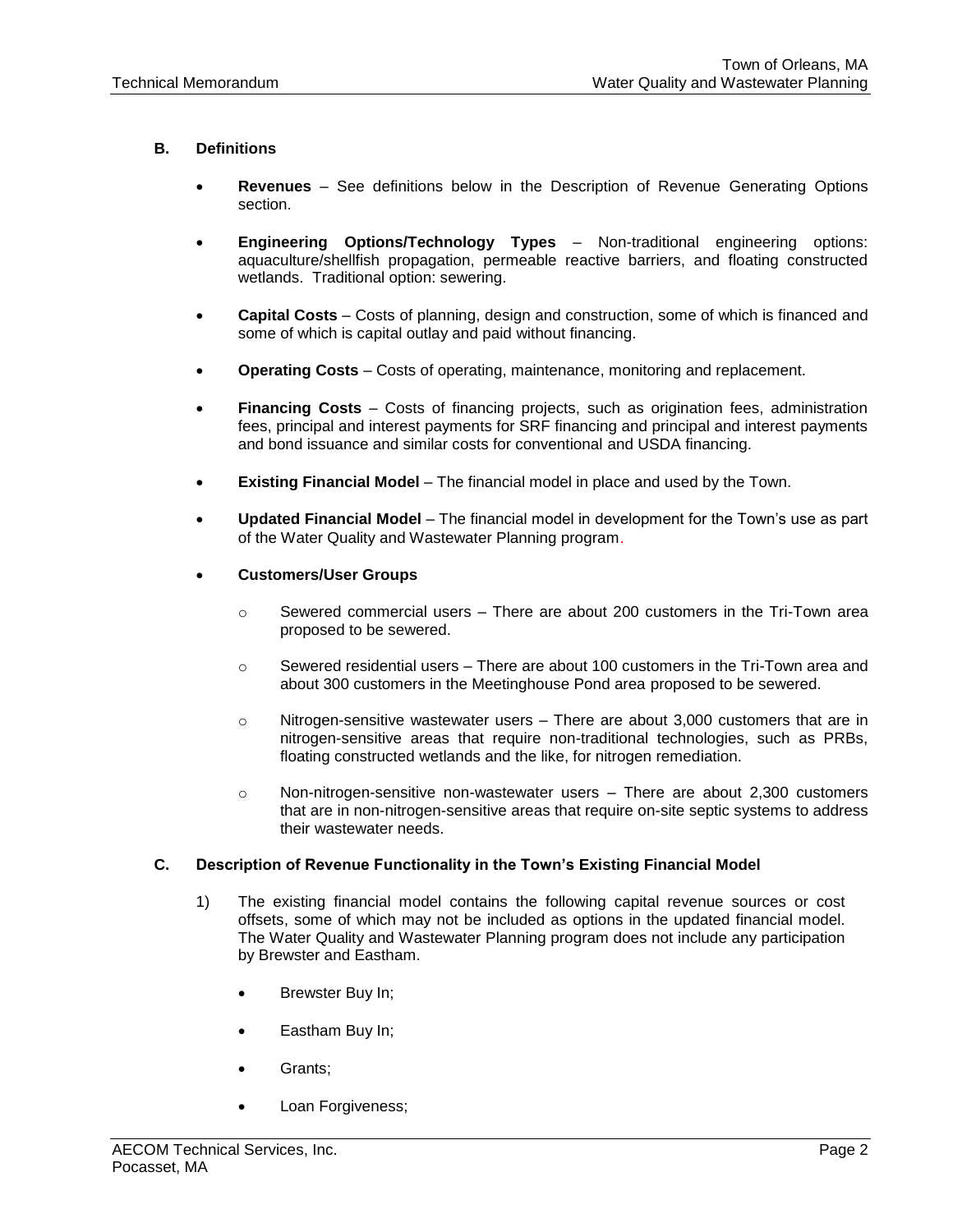- Septic Impact Fee;
- Reserve Renewal and Replacement;
- Reserve Working Capital;
- Reserve Debt Service;
- Subsidies;
- Tri-Town Salvage;
- Connection Fees Downtown;
- Connection Fees Meetinghouse;
- Betterments;
- Tax Incentive Financing (TIF);
- District Incentive Financing (DIF);
- Public / Private Partnership; and
- Other/Miscellaneous.
- 2) The existing financial model contains the following operating and maintenance (O&M) revenue sources or cost offsets, some of which may not be included as options in the updated financial model:
	- Fees and Services;
	- Reserves Operating Reserves;
	- Energy Sales;
	- Septage Nitrogen Premium Towns Other Than Orleans;
	- Penalties and Interest;
	- Interest Income; and
	- Miscellaneous.
- 3) The existing financial model contains the following types of user charges, some of which may not be included as options in the updated financial model:
	- User Charge Wastewater;
	- User Charge Septage;
	- User Charge Food Waste;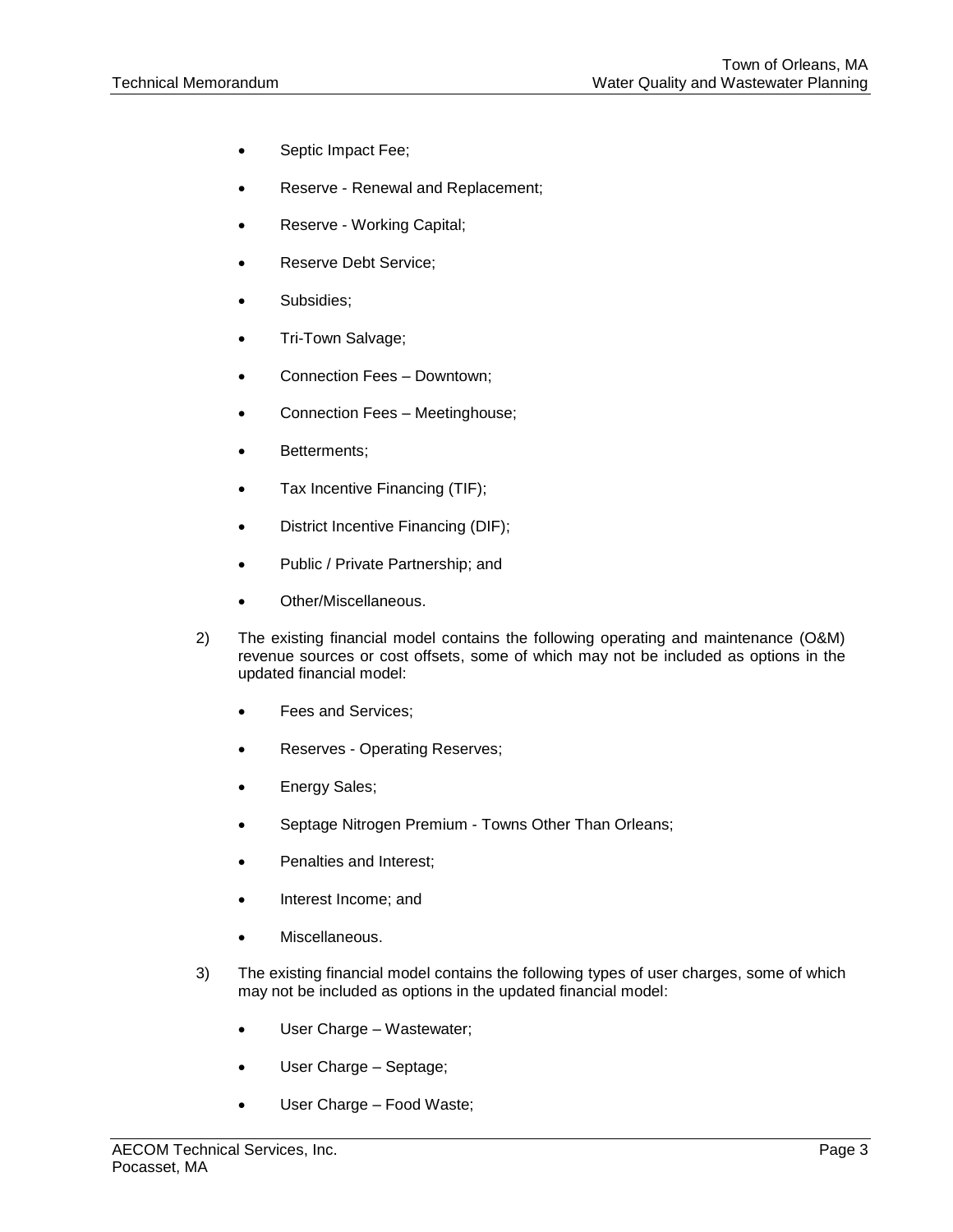- User Charge Non-Potable Water (Water User Charge);
- User Charge Non-Traditional Technology (Water User Charge); and
- Septic Management Fee.
- 4) Of the revenue sources listed, the existing financial model focuses primarily on including user charges, the septic management fee, connection fees, septage, and reserves as revenue sources.
- **D. Description of Revenue Generating Options in the Updated Financial Model** The Revenue Generating Options in the updated financial model focus on more revenue sources than the Town's existing financial model and apportions revenue sources to project costs and user groups.

#### **3. Description of Revenue Generating Options**

#### **A. List of Revenue Generating Options**

- 1) Local Revenue Generating Options include, but are not limited to, funds from the following local revenue sources:
	- a) **Real Estate Taxes** Property taxes are generally used as a funding source for wastewater projects. Taxes are used to fund services that benefit all taxpayers, whether they are direct users or whether they benefit indirectly due to the improvement to the quality of life, the maintenance of property values by preserving the town's natural resources, and equity concerns. While there is no prohibition from using real estate taxes to finance, in part, operating costs, real estate taxes are commonly used to finance, in part, capital infrastructure.
	- b) **Betterments and/or Special Assessments** The general power to levy betterment assessments is contained in Chapter 80 of the Massachusetts General Laws (MGL). MGL Chapter 83 provides additional specific guidance on sewer-related betterment assessments. A betterment or special assessment is a special property tax that is permitted where real property within a limited and determinable area receives a special benefit or advantage, other than the general advantage to the community, from the construction of a public improvement. The cost of all or a portion of a public improvement made upon formal order or vote of a town may be assessed as betterments. Towns may assess all or a portion of the costs of a sewer system plant and facilities. This includes the cost of general benefit facilities, such as pumping stations, trunk and force mains, and special benefit facilities, such as mains serving adjacent properties. Betterments can be one-time assessments or apportioned traditionally up to 20 years. Apportioned betterments accrue interest either at a rate of five percent or, by vote of the Town, at a rate of up to two percent above the municipality's borrowing rate for the sewer construction. Any other interest rate requires special legislation. Barnstable sought and received approval by Special Legislation to apportion betterments over a 30-year period. New legislation allows up to a 50-year apportionment. Betterments are used exclusively to finance capital infrastructure.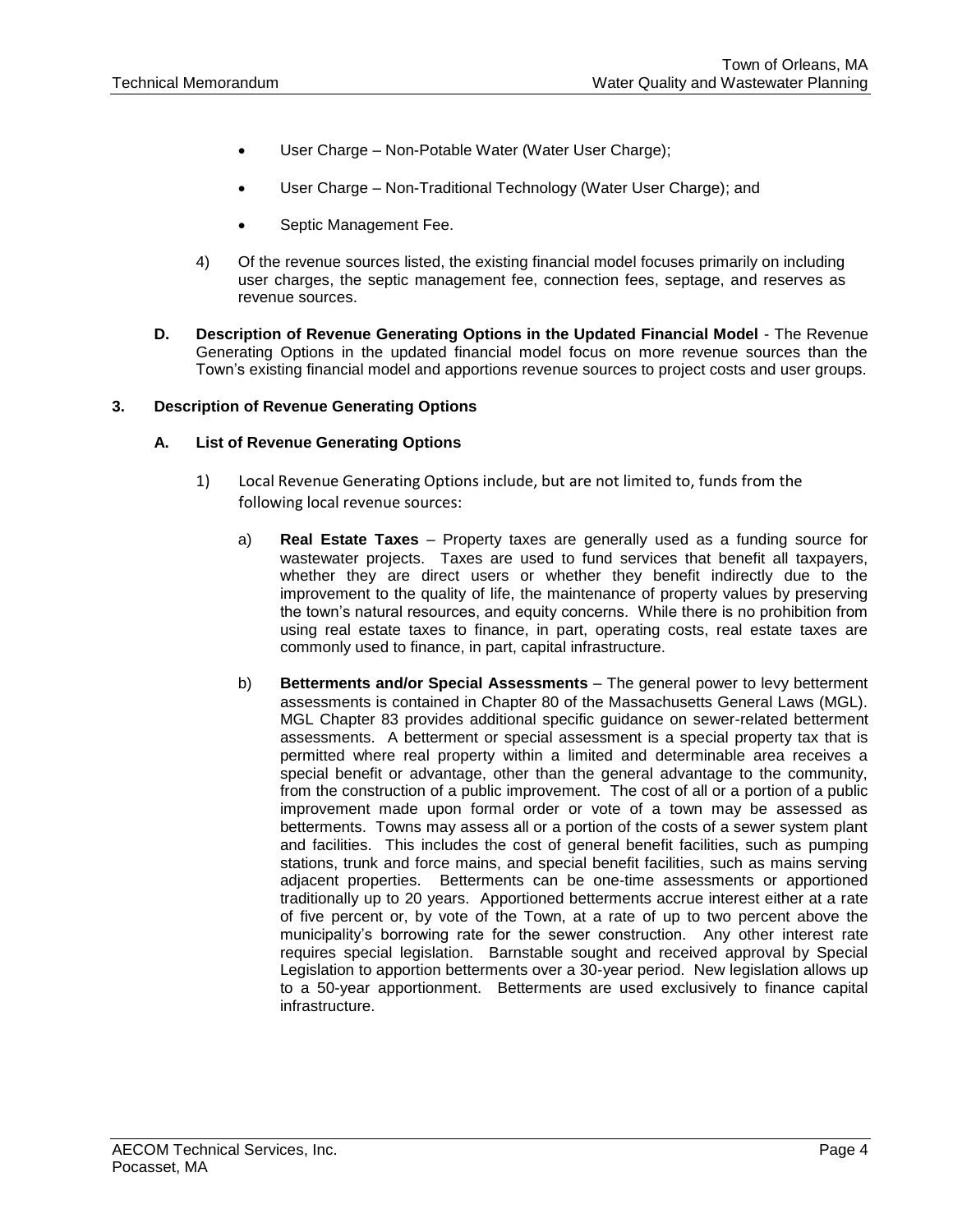- c) **Connection Fees** Another revenue source is a connection or hook-up fee. Connection fees have frequently been adopted to recover the inspection costs associated with oversight of individual private-property connections, where the construction costs are borne by the property owner to connect their home to the sewer service connection terminated at the property line by the town. Orleans currently has a connection fee for this purpose. Connection fees are used exclusively to finance related hook-up and inspection costs.
- d) **User Charges** User charges typically recover costs to operate and maintain infrastructure systems. They may be flat fees, charged periodically and on a regular basis, or consumption fees, charged according to water or sewer use.
- e) **Septage Revenue** Septage user charges derived from the collection and disposal of septic waste. Septage revenue may be used to finance the operating and replacement costs to dispose of septic waste. Septage revenues would be billed to customers from other towns that may dispose of their septage at Orleans' plant.
- f) **Septic Management Fee** A fee that may be imposed to owners of septic systems in Orleans to finance the septic operating and replacement costs. This management fee would be calculated based on the average useful life of a septic system (capital portion) and the average cost to periodically pump septic systems (operating portion). This fee would be paid to the Town. The Town would be responsible for the pumping and replacement of septic systems.
- g) **Water Infrastructure Fund** MGL Chapter 40, Section 39M (Chapter 259 of the Acts of 2014) authorizes a Water Infrastructure Fund. This statute allows towns to impose a real estate tax surcharge of up to 3 percent to be set aside into a Municipal Water Infrastructure Investment Fund, outside of Proposition 21/2 for "maintenance, improvements and investments to municipal drinking, wastewater and stormwater infrastructure assets." Town meeting would need to accept this surcharge and would also require ballot approval. . The Town collected \$647,000 in FY 2013, \$655,000 in FY 2014 and \$684,000 in FY 2015 from the 3 percent CPA surcharge. While these number include prior years' receipts, they can serve as a proxy for the level of a 3 percent Water Infrastructure Fund surcharge, The Town would need to decide if this revenue source would be appropriate to include in the wastewater revenue plan.
- h) **Local Option Taxes** Massachusetts offers a local option tax on meals and a local option tax on room occupancy with no restrictions on their use. Every town on Cape Cod has adopted the local option hotel (rooms) tax and all but two towns have adopted the local option meals tax. All Cape Cod towns with the exception of Eastham and Mashpee charge a local option 0.75 percent tax on meals. Yarmouth, Barnstable and Provincetown charge a 6 percent tax on room occupancy; the rest of the towns on Cape Cod charge 4 percent. Barnstable received Special Legislation to dedicate its 0.75 percent meals tax and 2 percent additional rooms tax to a Wastewater Infrastructure Fund to defray future costs. Charging local option taxes is a vehicle designed to have seasonal visitors pay for some of the wastewater solution costs since they contribute to nitrogen loads. The Town would need to decide if this source would be appropriate to include in the wastewater revenue plan.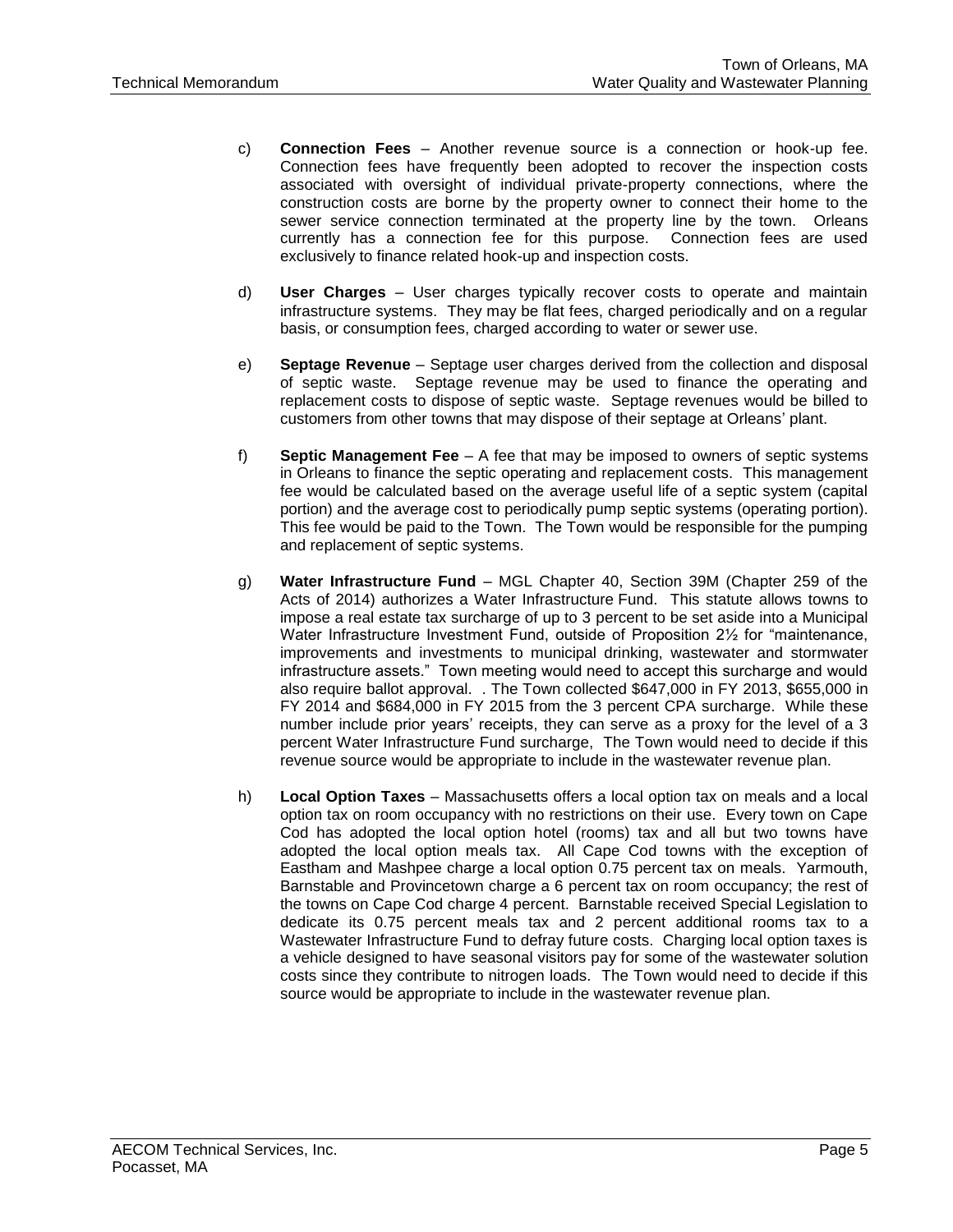- i) **District Improvement Financing** A District Improvement Financing (DIF) is a locally driven, public financing alternative which enables the Town to fund public works infrastructure and development projects by allocating future, incremental tax revenues collected from a predefined district to pay project costs. One major advantage of this type of financing is that no new taxes are levied and the DIF does not reduce or redirect any property tax revenues currently being collected. The Town would need to define a district and document a development program including how the DIF would encourage increased residential, commercial and industrial growth within the district. DIF approval requires an application, local public hearings, and approval by the Economic Assistance Coordinating Council (EACC). The Town would need to decide if this source would be appropriate to include in the wastewater revenue plan.
- j) **Local Infrastructure Development Program** A local infrastructure development program is promulgated through Chapter 23L which is a tax-exempt bonding program enabled through a public-private partnership to build public infrastructure improvements associated with a large development. Orleans would borrow money to construct infrastructure in conjunction with a development project within an established development zone then would collect a special property tax assessment to repay the debt service. Like others, the Town would need to decide if this program would be appropriate for Orleans.
- k) **Water Mil Charges**  One potential source of funding for wastewater infrastructure projects is an excise tax on water consumption, as recommended by the Massachusetts Legislature's Special Blue Ribbon Commission on Water and Wastewater Infrastructure. An excise tax millage of 1 to 3 mils per gallon could be paid into a specific fund that could be used for necessary capital repairs and the replacement of aging infrastructure related to drinking water and wastewater. The amount of water billed must be known to estimate the amount of revenue that can be derived through a water mil charge. The Town would need to decide if this source should be part of the wastewater revenue plan.
- l) **Stormwater Fees**  A stormwater utility is a means to operate, construct and maintain stormwater infrastructure, supported by a stormwater user fee to provide stable and adequate revenue. The basis of the fee can be determined by the amount of impervious surface a property has on it, including parking, rooftops, sidewalks, etc. Stormwater fees can be a source of revenue to finance wastewater costs. The Town would need to decide if this source should be part of the wastewater revenue plan.
- 2) Federal Revenue Generating Options include, but are not limited to, funds from the following federal revenue sources:
	- a) **USDA Grants –** USDA offers grants to develop water and waste disposal systems in rural areas and towns or districts with populations not in excess of 10,000. The funds may be available to Orleans if Orleans is unable to obtain the financing from other sources at rates and terms they can afford and/or their own resources. There are some systems that qualify for grant funding; however, grant funding availability is limited. Program details are available on the USDA website:

<http://www.rurdev.usda.gov/UWP-dispdirectloansgrants.htm>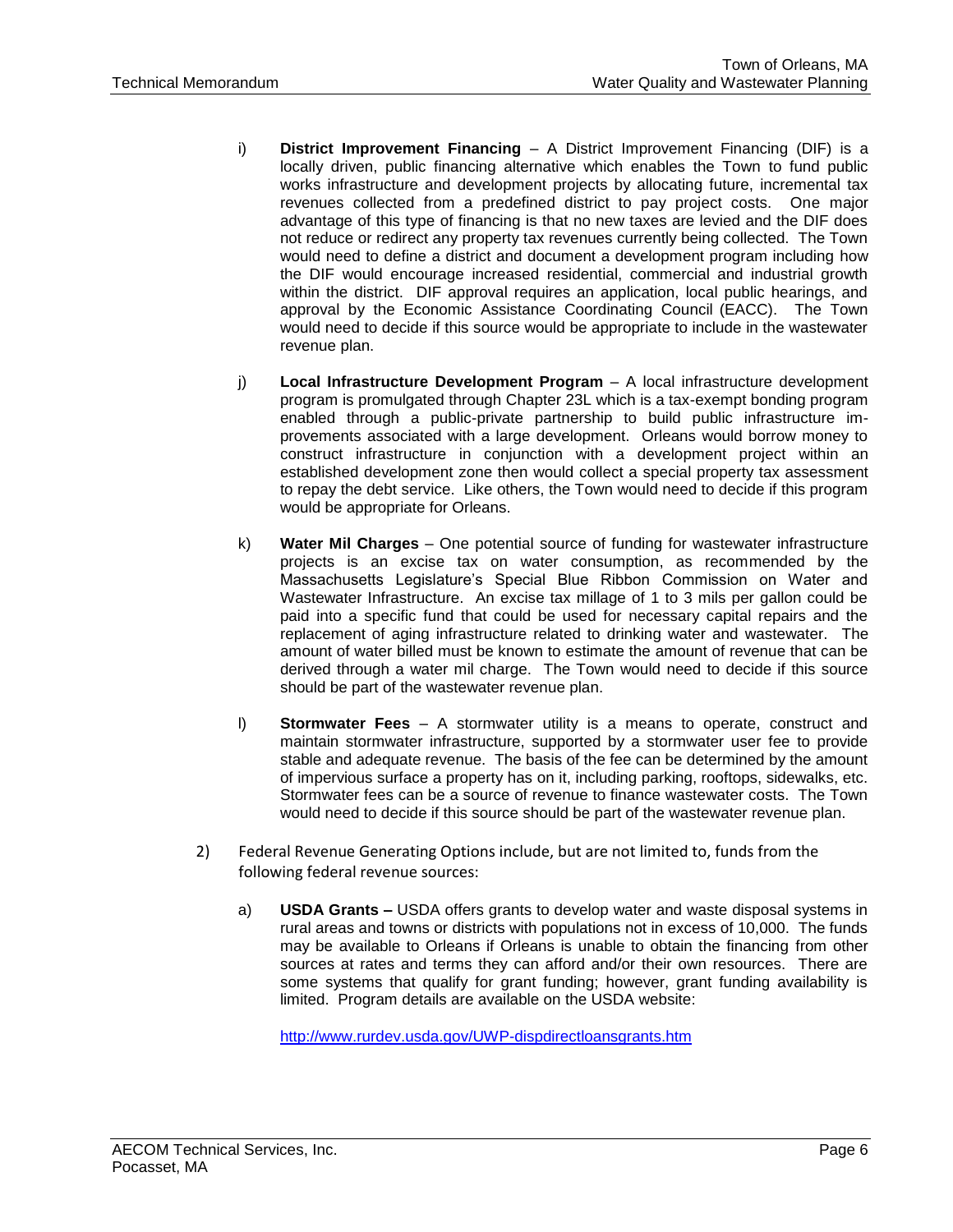The United States Department of Agriculture, through USDA Rural Development, administers a water and wastewater loan and grant program to improve the quality of life and promote economic development in rural America. The assistance is available through Rural Development's Rural Utilities programs. The program is offered to develop water and wastewater systems, as well as solid waste disposal and storm drainage, in rural areas and in cities and towns with a population of 10,000 or less and median household income less than the state average.

A meeting was held with USDA representatives (Ronald Koontz and Rebecca Strohm) on April 13, 2016, to discuss Orleans' eligibility to obtain grants and loans. The following are the key points from the meeting:

- USDA receives about \$12 to \$13 million per year state-wide for both water and wastewater projects. Funding for individual projects is limited based on the yearly allocation as well as the number of applications received. The allocation is received in March for projects beginning in October.
- USDA funds planning, design and construction phases.
- The Town is required to obtain interim financing.
- An application with the Preliminary Engineering Report (PER) and Environmental Report (ER) is required to be submitted by October  $1<sup>st</sup>$  for the following funding year. However, it was noted that the sooner the application is submitted the better.
- Orleans is eligible for the program since its population is less than 10,000 and its median household income is \$56,313 (from the 2010 US Census) versus a state-wide average of \$82,128.
- Orleans is eligible for a 75 percent grant. However, since the state receives limited funding, the region limits funding for individual projects to \$2.5 million with a 25 percent grant.
- The current interest rate is 1.75 percent. The term for all loans is 40 years. However, no repayment period will exceed State statutes or the useful life of the facility.
- b) **US Economic Development Administration (EDA) Grants** EDA grants are meant to support the development and implementation of economic development strategies for economically distressed communities. Funding priorities are given to investment applications that support long-term, coordinated, and collaborative regional economic development approaches; innovation and competitiveness; entrepreneurship; and strategies and investments that connect regional economies with the worldwide marketplace. Additional consideration will be given to investment applications that respond to sudden and severe economic dislocations, including natural disasters; enable the transition of Base Realignment and Closure (BRAC) impacted communities; Support EO 13287, Preserve America; and promote the revitalization of brownfields. EDA grants may be used to pay for the design phase of capital construction projects. Awards are between \$500,000 and \$5 million, the larger size being very rare. Applications are accepted on a rolling basis.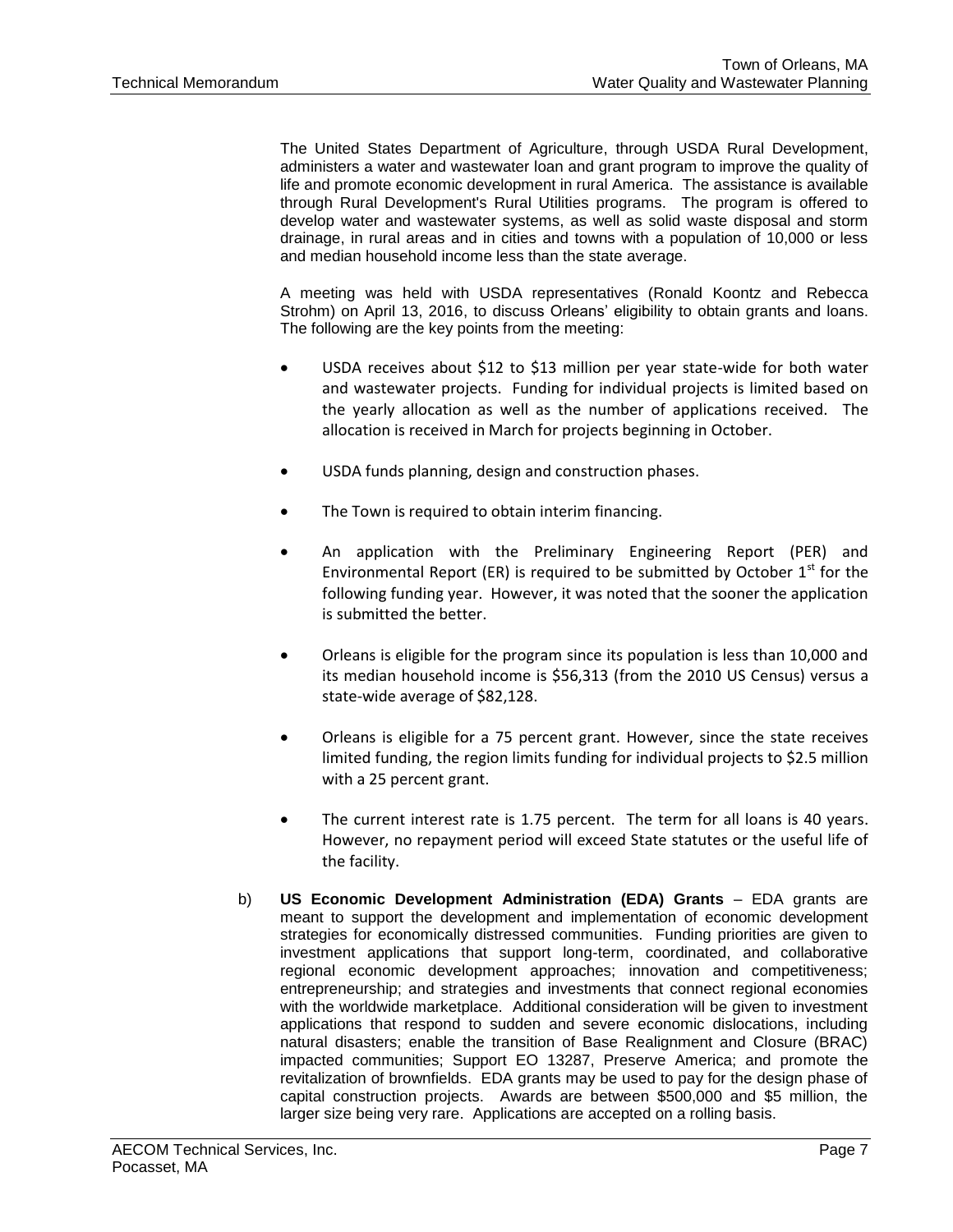- c) **HUD Community Development Block Grants –** Community Development Block Grants (CDBG) may be used to finance wastewater infrastructure. The CDBG Program is administered by the United States Department of Housing and Urban Development (HUD) in partnership with municipalities above a certain size and for other communities through the states. No less than 70 percent of CDBG funds must be used for projects that directly benefit low- and moderate-income persons. To be eligible, projects must also meet one of three national objectives: benefit low- and moderate-income persons, prevention or elimination of slums or blight, or address community development needs having a particular urgency because existing conditions pose a serious and immediate threat to the health or welfare of the community for which other funding is not available. CDBG funds may be used to build or expand wastewater infrastructure. They may not be used to defray repair, maintenance, or operating costs. The towns of Barnstable and Yarmouth are entitlement communities meaning they get CDBG funds directly from HUD, and the rest may apply to the state to compete for CDBG funds. The CDBG Program, in addition to providing grants, does also include a loan program called "Section 108" which enables CDBG entitlement communities to borrow up to five times their annual entitlement grant. The entitlement community pledges current and future CDBG funds as security for the loan. Non-entitlement communities may also use this program but must do so through an agreement with the state. The maximum loan duration is 20 years.
- d) **EPA Nonpoint Source Section 319 Grant Program** Under section 319 of the Clean Water Act, EPA annually provides grants to states for controlling nonpoint sources of pollution, such as agricultural runoff, mining activities, and malfunctioning on-site septic systems. In states where on-site systems have been identified as a significant source of such pollution, the section 319 funds may be used to construct, upgrade or repair onsite systems.
- e) **EPA STAR Grants** The STAR grant program funds targeted research on environmental science and engineering issues through a competitive process. At present, STAR is focusing on the health effects of particulate matter, drinking water, water quality, global change, ecosystem assessment and restoration, human health risk assessment, endocrine disrupting chemicals, pollution prevention and new technologies, children's health, and socio-economic research.
- 3) State Revenue Generating Options include, but are not limited to, funds from the following state revenue sources:
	- a) **MassWorks Grants –** The MassWorks Infrastructure Program provides public infrastructure grants for publicly owned infrastructure including, but not limited to sewers, utility extensions, streets, roads, curb-cuts, parking facilities, site preparation and improvements on publicly owned land, demolition, pedestrian walkways, and water treatment systems to support three project types:
		- o Housing development at a density of at least 4 units to the acre (both market and affordable units);
		- o Transportation improvements to enhance safety in small, rural communities; and
		- o Economic development and job creation and retention.

Applications are accepted once a year from municipalities and other eligible public entities.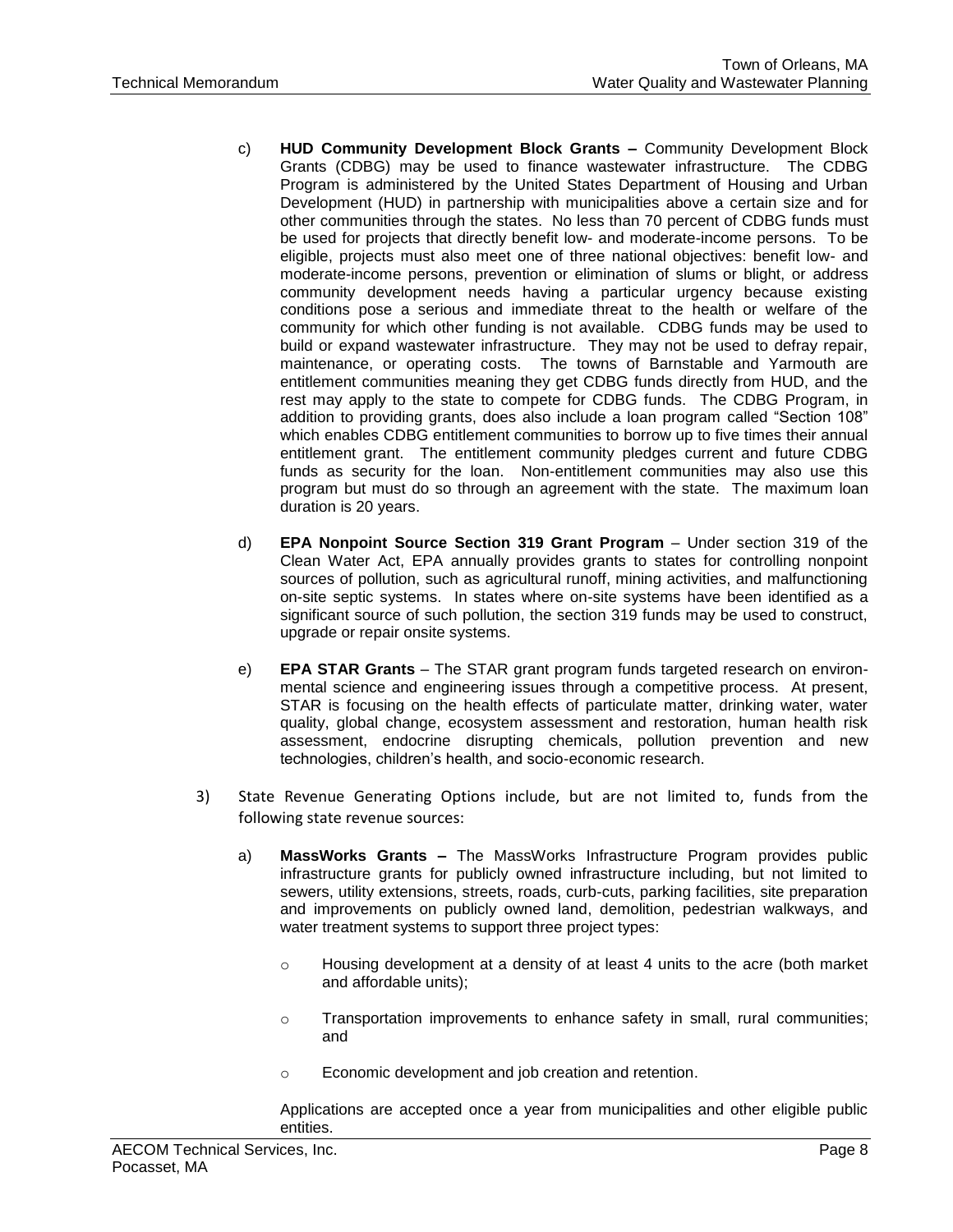- b) **604(b) Water Quality Planning Grants –** The 604(b) Water Quality Planning Grants are offered by the Massachusetts Department of Environmental Protection (DEP) to regional planning agencies. The grants may be used for watershed or subwatershed based nonpoint source assessment and planning projects leading to the: 1) determination of the nature, extent and causes of water quality problems; 2) assessment of impacts and determination of pollutant loads reductions necessary to meet water quality standards; 3) development of green infrastructure projects that manage wet weather to maintain or restore natural hydrology; and 4) development of assessments, preliminary designs and implementation plans that will address water quality impairments in impaired watersheds. The Town would need to work with the Cape Cod Commission to determine the availability of this funding source.
- c) **Planning or Technical Assistance Grants –** Massachusetts General Laws Chapter 40, Section 39M (Chapter 259 of the Acts of 2014) outlines potential sources of financial assistance such as planning or technical assistance grants and matching grant programs to municipalities that are taking steps to better manage their wastewater. This is a relatively new program with little history. The Town would need to decide to pursue this source of funding.

#### **B. Description of the Applicability of Revenue Generating Options to Certain Cost Types and to Portions of the Customer Base**

Table 1 illustrates how revenue sources are *typically* linked to certain cost types, to finance project costs, defined in two categories: (1) planning, design and construction costs, and (2) operating, maintenance, monitoring and replacement costs.

| Table 1                          |                     |                   |  |  |  |  |  |
|----------------------------------|---------------------|-------------------|--|--|--|--|--|
|                                  | Costs               |                   |  |  |  |  |  |
|                                  | <b>Planning</b>     | <b>O&amp;M</b>    |  |  |  |  |  |
|                                  | Design              | <b>Monitoring</b> |  |  |  |  |  |
| <b>Revenue Source</b>            | <b>Construction</b> | Replacement       |  |  |  |  |  |
| Taxes                            | X                   |                   |  |  |  |  |  |
| <b>Betterments</b>               | X                   |                   |  |  |  |  |  |
| User Charges                     |                     | X                 |  |  |  |  |  |
| <b>Connection Fees</b>           | X                   |                   |  |  |  |  |  |
| Septage                          | X                   | X                 |  |  |  |  |  |
| Water Infrastructure Fund        | X                   |                   |  |  |  |  |  |
| <b>Local Option Taxes</b>        |                     | X                 |  |  |  |  |  |
| District Improvement Financing   | X                   |                   |  |  |  |  |  |
| Local Infrastructure Development | X                   |                   |  |  |  |  |  |
| Water Mil Charges                |                     | x                 |  |  |  |  |  |
| Stormwater                       | x                   | X                 |  |  |  |  |  |
|                                  |                     |                   |  |  |  |  |  |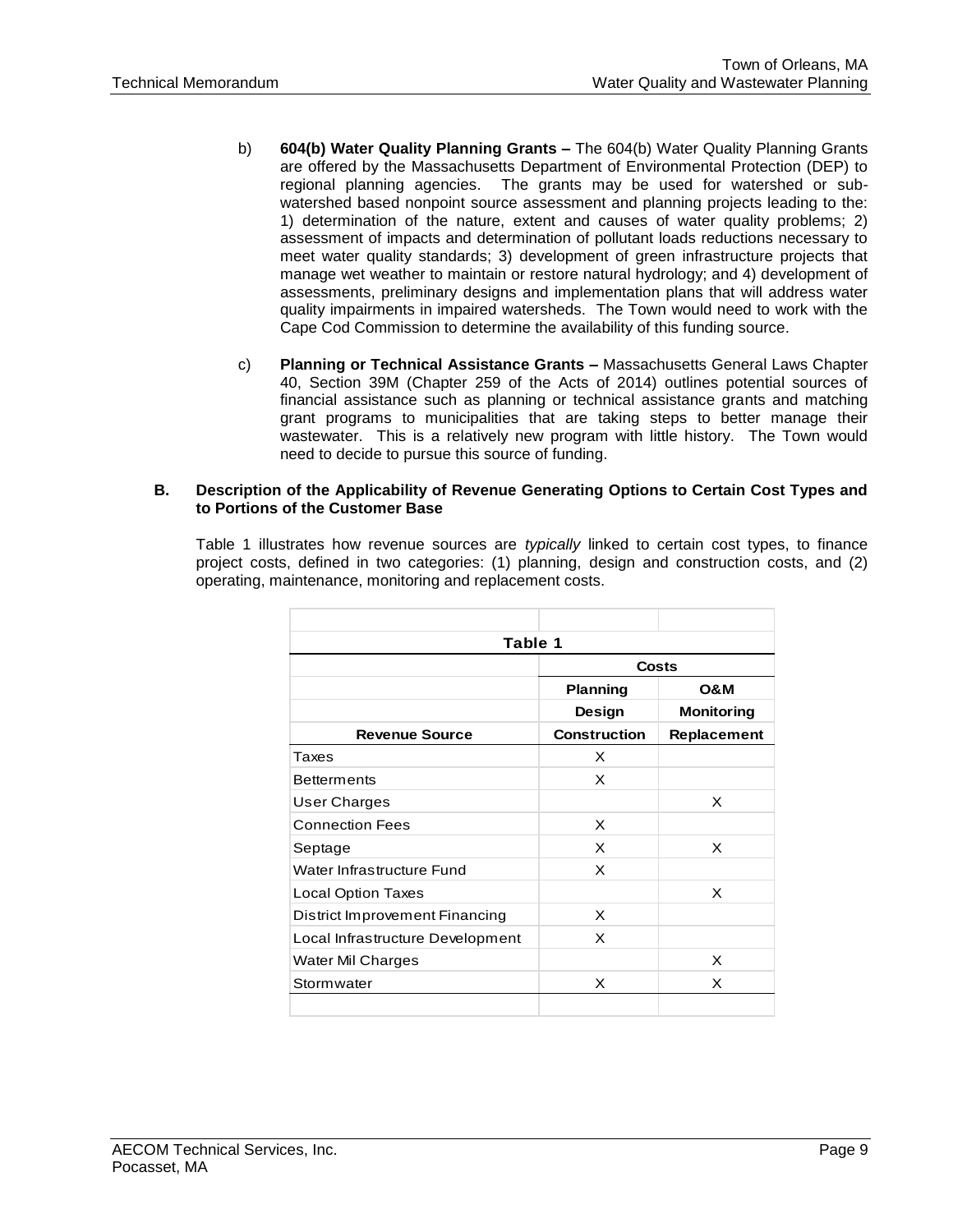Table 2 illustrates the relationship of revenue sources to portions of the customer base. Orleans has about 5,900 wastewater customers. The customer base includes:

- **Sewered commercial users** There are about 200 customers in the Tri-Town area proposed to be sewered. These users would be assessed a betterment for the wastewater, septic and disposal costs, a connection fee for the hook-up costs, and a user charge for the operating costs including operating, maintenance, monitoring and replacement costs.
- **Sewered residential users** There are about 100 customers in the Tri-Town area and about 300 customers in the Meetinghouse Pond area proposed to be sewered. These users would be assessed a betterment for the wastewater and disposal costs, a connection fee for the hook-up costs, and a user charge for the operating costs including operating, maintenance, monitoring and replacement costs.
- **Nitrogen-sensitive sewer users** There are about 3,000 customers that are in nitrogensensitive areas that would require non-traditional technologies, such as PRBs, floating constructed wetlands and the like, for nitrogen remediation. These users could be assessed a betterment for the wastewater costs, a user charge for the operating costs including operating, maintenance, monitoring and replacement costs, and a management fee associated with the costs to administer non-traditional technologies.
- **Non-nitrogen-sensitive non-sewer users** There are about 2,300 customers that are in non-nitrogen-sensitive areas that require on-site septic systems to address their wastewater needs. These users would be assessed a management fee associated with the costs to operate, maintain and replace on-site systems.

| Table 2                |                                                         |             |                       |                                |  |
|------------------------|---------------------------------------------------------|-------------|-----------------------|--------------------------------|--|
|                        |                                                         | Operating   |                       |                                |  |
| <b>Treatment Types</b> | <b>Capital Costs</b>                                    | Costs       | <b>Revenue Source</b> | <b>Users</b>                   |  |
| TT WWTF                | <b>WW Capital Costs*</b>                                |             | <b>Betterment</b>     | <b>TT Sew ered Commercial</b>  |  |
|                        | Septic Capital Costs*                                   |             | <b>Betterment</b>     | <b>TT Sew ered Residential</b> |  |
|                        | <b>Disposal Costs</b>                                   |             | <b>Betterment</b>     |                                |  |
|                        | <b>Connection Costs</b>                                 |             | <b>Connection Fee</b> |                                |  |
|                        |                                                         | 0. M. M & R |                       |                                |  |
|                        |                                                         | Costs**     | User Charge           |                                |  |
| <b>MH WWTF</b>         | <b>WW Capital Costs*</b>                                |             | <b>Betterment</b>     | MH Sew ered Residential        |  |
|                        | Disposal Costs                                          |             | <b>Betterment</b>     |                                |  |
|                        | <b>Connection Costs</b>                                 |             | <b>Connection Fee</b> |                                |  |
|                        |                                                         | 0, M, M & R |                       |                                |  |
|                        |                                                         | Costs       | User Charge           |                                |  |
| Non-Traditional        | WW Capital Costs*                                       |             | <b>Betterment</b>     | Nitrogen-Sensitive Non-Sew er  |  |
|                        | <b>Connection Costs</b>                                 |             | <b>Connection Fee</b> |                                |  |
|                        |                                                         | 0, M, M & R |                       |                                |  |
|                        |                                                         | Costs       | User Charge           |                                |  |
|                        |                                                         |             | Management Fee        |                                |  |
| On-Site Septic         | Capital Costs                                           |             | Management Fee        | Non-Nitrogen Non-Sew er        |  |
|                        |                                                         | 0, M, M & R |                       |                                |  |
|                        |                                                         | Costs       | Management Fee        |                                |  |
|                        | *Planning, Design and Construction Capital Costs        |             |                       |                                |  |
|                        | **Operating, Maintenance, Monitoring, Replacement Costs |             |                       |                                |  |
|                        |                                                         |             |                       |                                |  |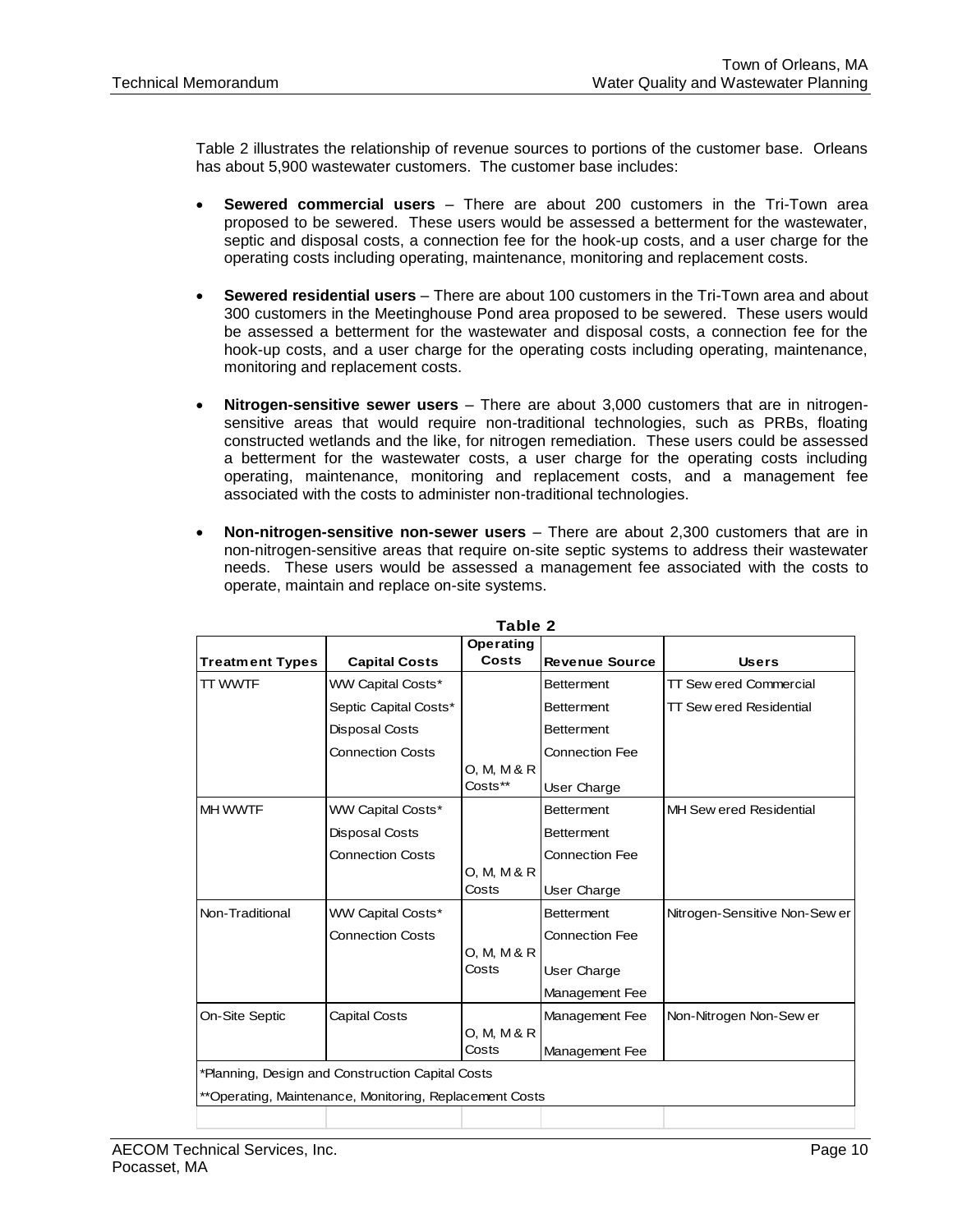# **C. Description of Potential Offsets**

Potential offsets include:

- **Federal grants** grants provided by the Federal government for the construction and/or operation of wastewater facilities that would reduce project costs;
- **State grants** grants provided by the Commonwealth of Massachusetts for the construction and/or operation of wastewater facilities that would reduce project costs;
- **Regional grants** grants provided by regional governments or agencies for the construction and/or operation of wastewater facilities that would reduce project costs;
- **Principal forgiveness on SRF and USDA loans** Principal forgiveness would reduce the overall financing costs of the project; and
- **Public-Private Partnerships (PPP)** funds provided by the private sector for the construction and/or operation of wastewater facilities that would reduce project costs by a factor.

#### **D. Town Reserves as Funding Sources**

Potential Town reserves that could be used as funding sources include:

- **Renewal and Replacement Reserve Fund** funds that are set aside for capital replacements;
- **Debt Service Reserve Fund** funds, potentially from prepaid betterments, that are set aside for the repayment of debt principal and/or interest and accumulate in a reserve for future debt service payments;
- **Operating Reserve Fund** funds that are set aside for operating costs; and
- **Working Capital Reserve Requirement** funds that are set aside for working capital.

# **E. Equitable User Charges**

The basic plan to determine equitable user charges amongst Town-wide wastewater users, whether users are commercial or residential, will be based on sewer or water actual flow. These user charges would be appropriate for the Tri-Town and Meetinghouse Pond sewered residential and commercial customers and non-traditional wastewater users.

# **F. Key Factors for Revenue Generating Options**

1) Different Considerations for Day-Trippers, Seasonal Visitors, and Full-Time Residents and Businesses. Allocating more of the financial burden on day-trippers and seasonal visitors would lessen the impact on the year-round residents and businesses. Thus, the Town should consider the following revenue sources to mitigate the full-time residential and commercial burden: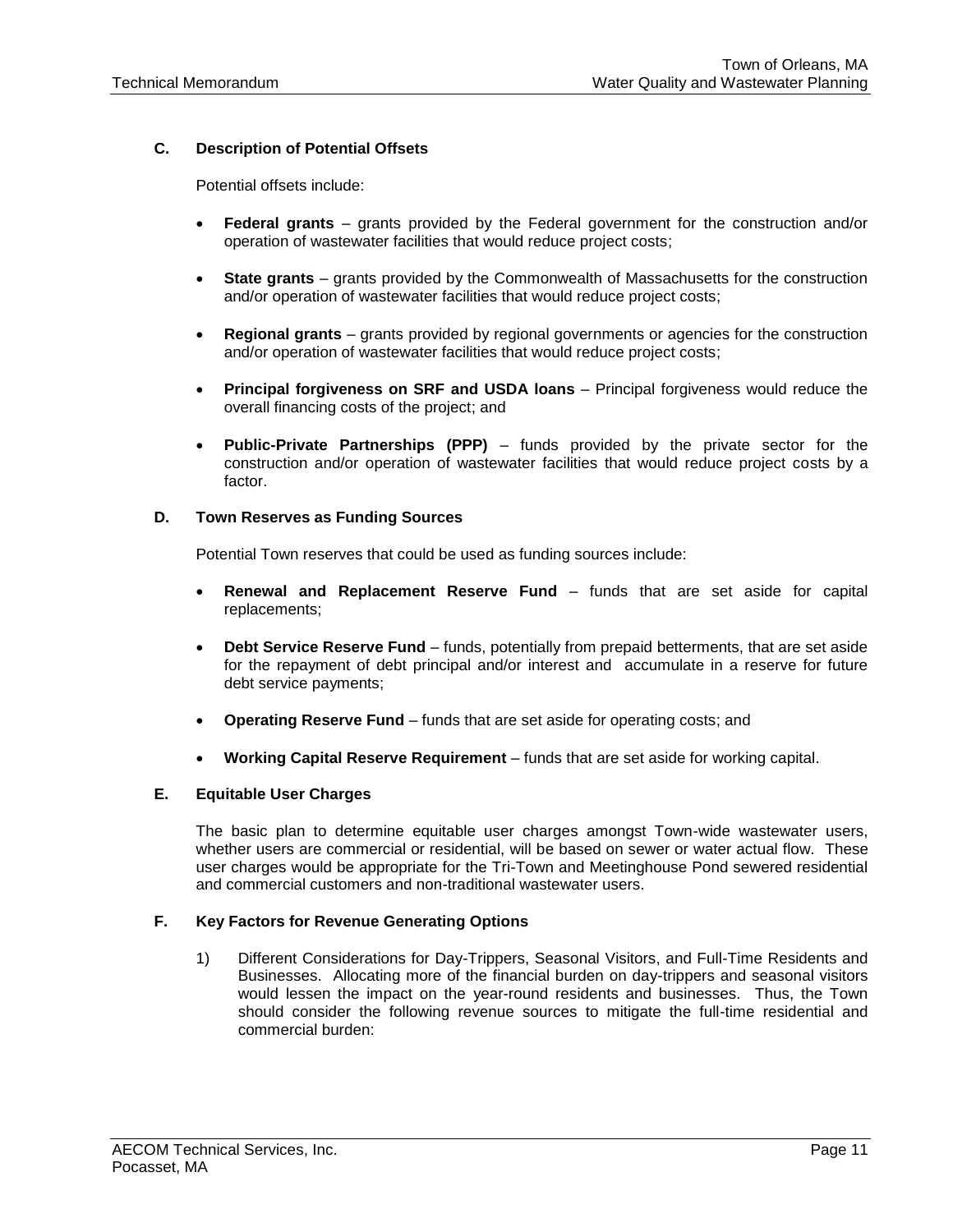**Local option meals and hotel tax** – Day-trippers and seasonal visitors currently pay this tax along with Orleans residents. Increasing these local option taxes, and perhaps dedicating the increase to the Water Infrastructure Fund, would provide additional revenues when the burden would not be exclusively on full-time residents and businesses. Orleans' meals tax is 0.75 percent. The Town collected \$314,956, \$318,705 and \$287,339 in FY 2015, FY 2014 and FY 2013, respectively, for an average of approximately \$300,000 per year. Based on these numbers the Town could raise an additional \$100,000 for each 0.25 percent meals tax increment. This translates into a potential of:

|         | Added     |           |           |           |  |
|---------|-----------|-----------|-----------|-----------|--|
|         | 0.75%     | 1.00%     | 1.25%     | 1.50%     |  |
| In Full | \$300,000 | \$400.000 | \$500,000 | \$600,000 |  |
| At 50%  | \$150,000 | \$200,000 | \$250,000 | \$300,000 |  |
|         |           |           |           |           |  |

It is difficult to predict what additional receipts the Town will receive. At 50 percent collections, the Town could receive an additional \$150,000 - \$300,000 from the local option meals tax per year.

 Orleans' hotel tax is 4.00 percent. The Town collected \$216,210, \$208,535 and \$202,585 in FY 2015, FY 2014 and FY 2013, respectively, for an average of approximately \$200,000 per year Based on these numbers the Town could raise an additional \$25,000 for each 0.50 percent hotel tax increment. This translates into a potential of:

|         | Added |          |  |          |  |                      |  |           |  |
|---------|-------|----------|--|----------|--|----------------------|--|-----------|--|
|         |       | 1.00%    |  | 1.50%    |  | 2.00%                |  | 2.50%     |  |
| In Full |       | \$50,000 |  | \$75,000 |  | \$100,000            |  | \$125,000 |  |
| At 50%  |       | \$25,000 |  | \$37,500 |  | $\frac{1}{2}$ 50,000 |  | \$62,500  |  |
|         |       |          |  |          |  |                      |  |           |  |

It is difficult to predict what additional receipts the Town will receive. At 50 percent collections, the Town could receive an additional \$25,000 to \$62,500 from the local option hotels tax per year.

- **Taxes on seasonal rentals**  Taxes on seasonal rentals currently do not exist. This would be imposed on seasonal visitors and would lessen the financial burden on Orleans residents and businesses. The Town could consider dedicating these revenues to the Water Infrastructure Fund. This option would require special legislation.
- 2) Different Considerations for Residential and Commercial Users Residential and commercial users typically have different flow and load levels. For example, commercial users typically will produce more flows than residential users and the strength of their flow will be far greater than typical residential users. The model is intended to calculate a flat user charge for all users. To the extent that certain users produce wastewater that needs to be treated for strength (such as BOD, SS and the like), the Town may impose a surcharge for these users.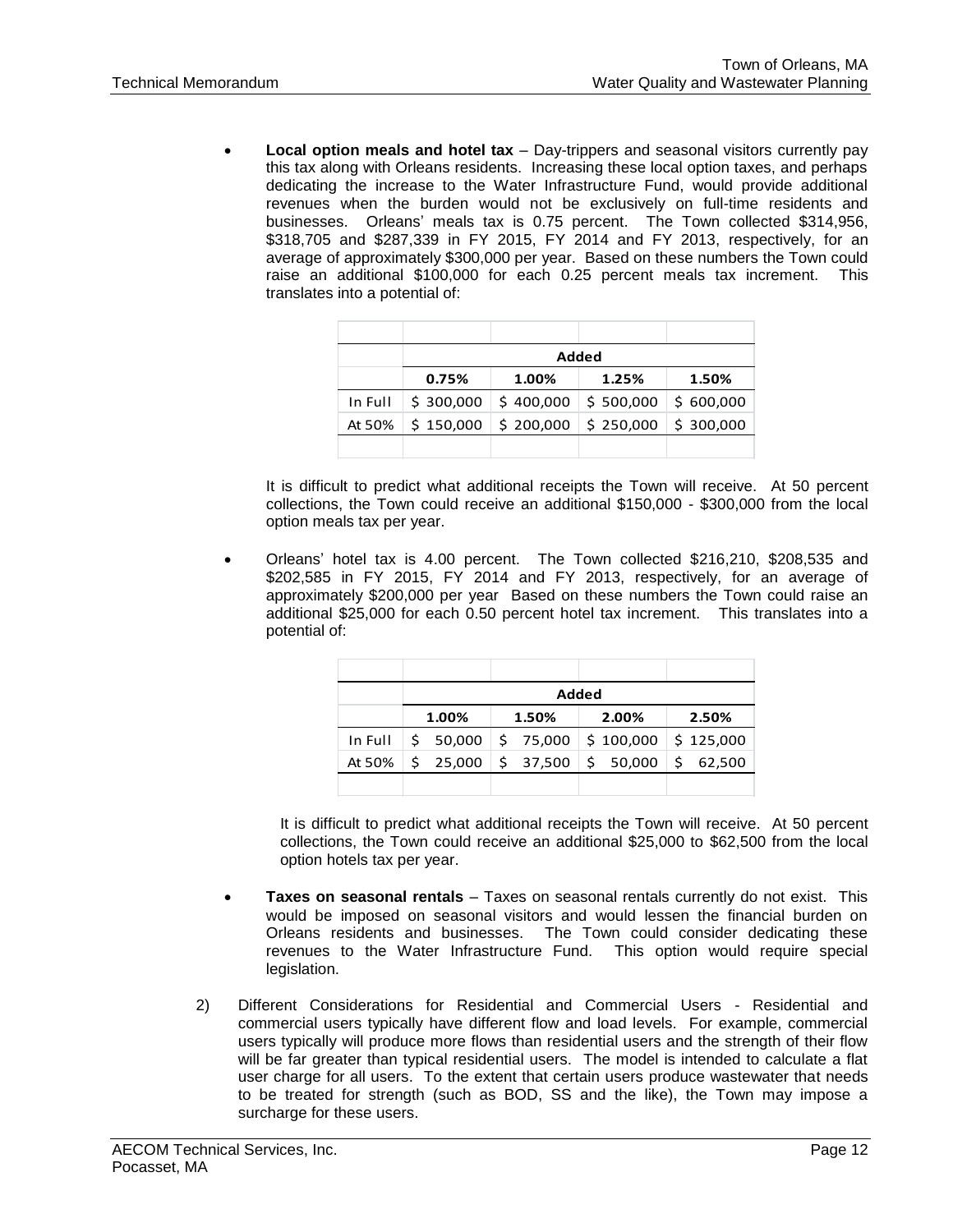- 3) Taxes and Fees Taxes are used to fund services that benefit all taxpayers, whether they are direct users of the wastewater system or benefit indirectly from the overall improvement to the Town's environment. Taxes could be considered where there is a general benefit to all 5,900 of Orleans' users. Taxes could be used to subsidize the operations of the wastewater enterprise fund. However, the idea is to fund operating costs fully from user charges.
- 4) Implementing Revenue Options
	- **Local option meals and hotel tax** The Town would need a Town Meeting vote to increase local option taxes and/or to dedicate the increase to the Water Infrastructure Fund.
	- **Taxes on seasonal rentals**  The Town would need a Town Meeting vote to petition the State Legislature for a Special Act to tax seasonal rentals.

# **4. Development of Revenue Generating Scenarios**

#### **A. Revenue Requirement**

The revenue requirement is calculated based on the costs for:

- **Capital** 
	- o Planning, design, and construction costs; and
	- o Financing costs to finance the project via SRF, USDA, or conventional borrowings.
- **Operating** 
	- o Operating;
	- o Maintenance;
	- o Monitoring; and
	- o Replacement.

The aggregate of the capital, including financing costs, and operating costs is the total revenue requirement.

# **B. Scenarios for Revenue Generating Options**

The financial model will output seven scenarios that contain different combinations of Revenue Generating Options and will show them in comparative manners, both in table format and graphically.

The financial model will have flexibility to handle a change in the revenue requirement and to generate the same outputs for the updated selection of Revenue Generating Options to cover the updated revenue requirement.